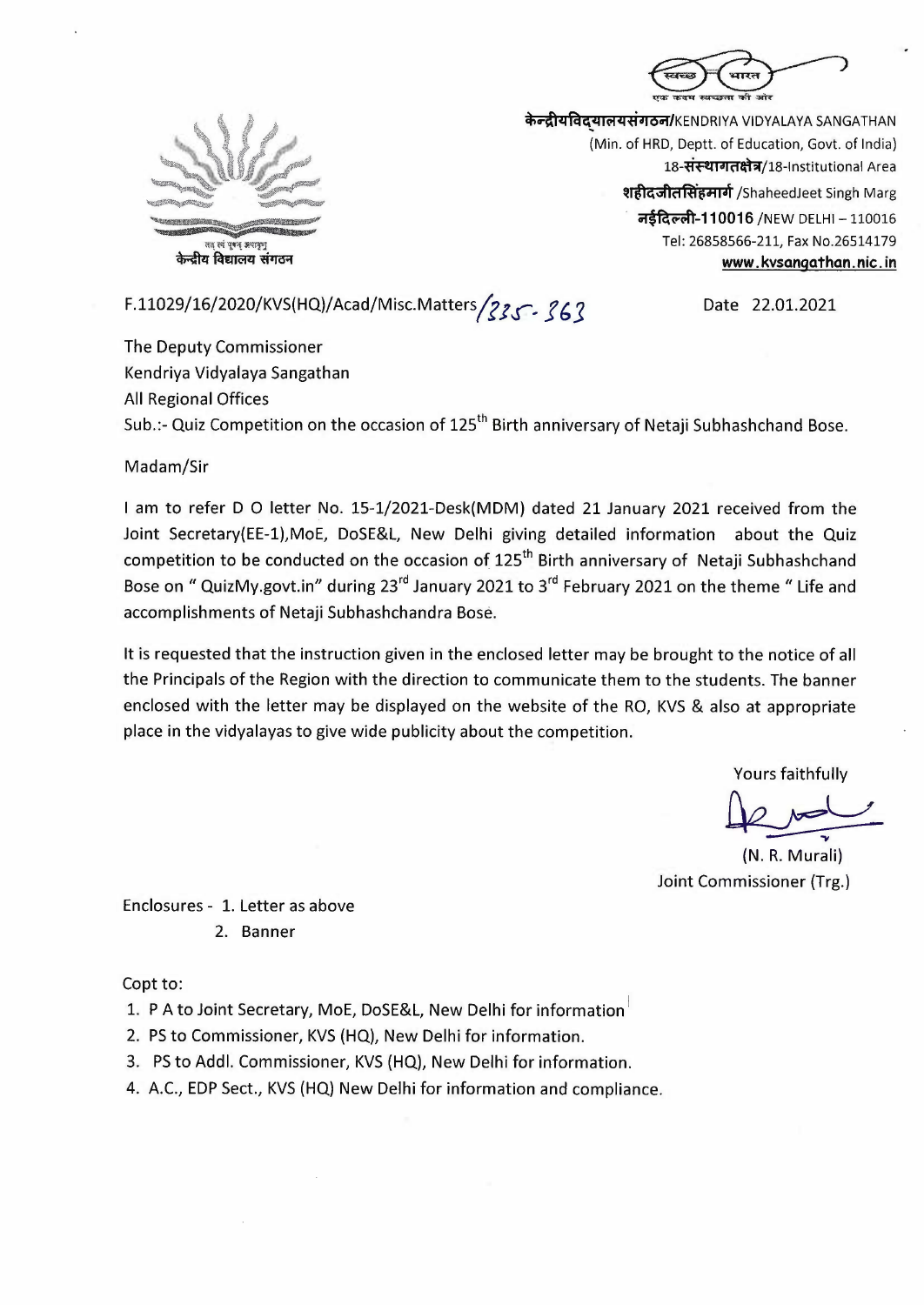

7



**.Ioint Secretary (EE** I)

**011-23389247** 

सुचना का आंधिकार

भारत सरकार **शिक्षा** मंत्रालय स्कल शिक्षा और साक्षरता विभाग शास्त्री भवन **~, ~~ - 110115 GOVERNMENT OF INDIA MINISTRY OF EDUCATION DEPARTMENT OF SCHOOL EDUCATION** & **LITERACY SHASTRI BHAVAN NEW DELHI-110 115** 

Dated 21.01.2021

D. 0. NO. 15-2/2021-Desk (MDM)

Dear Nidhi Je,

Please refer my DO letter of even number dated 13.01.2021 regarding celebration of 125<sup>th</sup> Birth anniversary of Netaji Subhash Chandra Bose.

2. It has been decided with the approval of competent authority that to celebrate "125<sup>th</sup> Birth anniversary" of Netaji Subhash Chandra Bose while adhering to COVID-19 protocols, **Department of Schoof Education and Literacy. Ministry of Education, Government of India, in association with MyGov shall now conduct on'ly quiz competition at following space for students on mygov.in portal :** 

a. Quiz competition (Quiz.MyGov.in),

3. **In this regard it is requested to undertake the following actions:** 

a. A common banner has been prepared and attached. You are requested to display this banner at appropriate places at your websites and prominent places easily visible to all the stakeholders to give wide publicity. You are also requested to propagate/popularize the competitions through Teacher/parents/students WhatsApp groups.

b. You are therefore requested to disseminate this information to all schools in your State/UT/institutions/ *\** associated organizations to encourage maximum participation.

Let us join hands to celebrate the 125<sup>th</sup> Birth anniversary of Netaji Subhash Chandra Bose with enthusiasm and pride.

With regards.

Yours sincerely,

Subhash Chandra<br> *Yours sincerely,*<br> *Remu*<br> **(R.C.MEENA)** 

**(R.C.MEENA)** 

Smt Nidhi Pandey Commissioner, Kendriya Vidyalaya Sangathan 18, Institutional Area, Shaheed Ject Singh Marg,